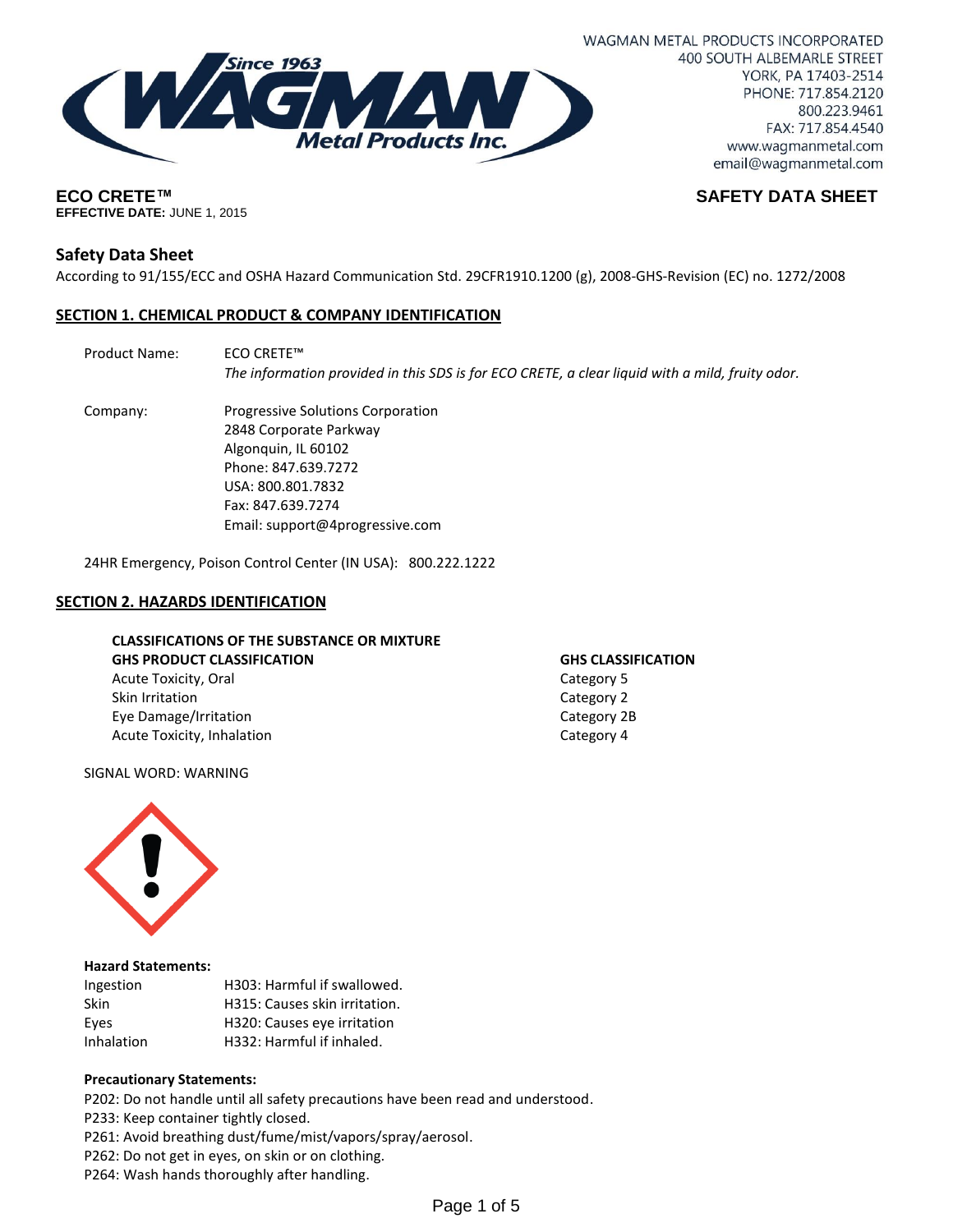# **ECO CRETE™ SAFETY DATA SHEET**

**EFFECTIVE DATE:** JUNE 1, 2015

P270: Do not eat, drink, or smoke when using this product.

P280: Wear protective gloves/protective clothing/eye protection.

P281: Use personal protective equipment as required.

#### **SECTION 3. COMPOSITION/INFORMATION ON INGREDIENTS**

The precise composition of this mixture is proprietary information. A complete disclosure will be provided to a physician or nurse in the event of a medical emergency.

| Component              | CAS#         | .V/TWA<br>. L'       |
|------------------------|--------------|----------------------|
| ---------<br>--------- | ----<br>---- | --------<br>-------- |
| Not provided           | Not provided | Not Provided         |

#### **SECTION 4. FIRST-AID MEASURES**

| Eye Contact:  | P305/P351/P338: IF IN EYES: Rinse cautiously with water for several minutes. Remove contact lenses, if present<br>and easy to do. Continue rinsing. |
|---------------|-----------------------------------------------------------------------------------------------------------------------------------------------------|
|               | P337/P313: If eye irritation persists: Get medical advice/attention.                                                                                |
| Skin Contact: | P350: Gently wash with plenty of soap and water.                                                                                                    |
|               | P303/P361/P353: IF ON SKIN (or hair): Remove/Take off immediately all contaminated clothing. Rinse skin with                                        |
|               | water/shower.                                                                                                                                       |
|               | P332/P313: If skin irritation occurs: Get medical advice/attention.                                                                                 |
|               | P361/P364: Do not reuse clothing or shoes until thoroughly cleaned.                                                                                 |
| Inhalation:   | P304/P341: IF INHALED: If breathing is difficult, remove subject to fresh air and keep at rest in a position                                        |
|               | comfortable for breathing.                                                                                                                          |
|               | P309/P313: If exposed or you feel unwell, get medical advice/attention.                                                                             |
| Ingestion:    | P301/P331/P330: IF SWALLOWED: Do NOT induce vomiting. Rinse mouth.                                                                                  |
|               | P312: Call a POINSON CENTER or doctor/physian if you feel unwell.                                                                                   |
|               | P315: Get immediate medical advice/attention.                                                                                                       |
|               | P501: Dispose contents/container in accordance with local/regional/national/international regulation(s).                                            |
|               |                                                                                                                                                     |

#### **SECTION 5. FIRE FIGHTING MEASURES**

| <b>Extinguishing Media:</b>                       |              | This product is not expected to ignite under normal conditions.                           |                   |           |                                                               |  |
|---------------------------------------------------|--------------|-------------------------------------------------------------------------------------------|-------------------|-----------|---------------------------------------------------------------|--|
| Flash Point:                                      |              | Not available                                                                             |                   |           |                                                               |  |
| Flash Point Method:                               |              | Not available                                                                             |                   |           |                                                               |  |
| Auto Ignition Temperature:                        |              | Not available                                                                             |                   |           |                                                               |  |
| Flammability Classification:                      |              |                                                                                           |                   |           | This product is not expected to burn under normal conditions. |  |
| Unusual Fire or Explosion Hazards: Not applicable |              |                                                                                           |                   |           |                                                               |  |
| <b>NFPA Rating:</b>                               |              | Health $-1$                                                                               | Flammability $-0$ |           | Reactivity $-0$                                               |  |
| <b>HMIS Rating:</b>                               |              | Health $-2$                                                                               | Flammability $-0$ |           | Reactivity $-0$                                               |  |
| <b>Combustion Products:</b>                       |              | Carbon monoxide and carbon dioxide can form. Hydrogen chloride. Smoke, Fumes.             |                   |           |                                                               |  |
| Fire Fighting Instructions                        |              | Use acceptable firefighting techniques. Firefighters should wear proper protective        |                   |           |                                                               |  |
| And Equipment:                                    |              | equipment and clothing including respiratory protection (positive pressure if available). |                   |           |                                                               |  |
| <b>Hazard Rating</b>                              |              |                                                                                           |                   |           |                                                               |  |
| NFPA Code: 0=Least                                | $1 =$ Slight | 2=Moderate                                                                                | $3 =$ High        | 4=Extreme |                                                               |  |
| HMIS Code: 0=Least                                | $1 =$ Slight | 2=Moderate<br>$3 =$ High<br>4=Extreme                                                     |                   |           |                                                               |  |
| <b>SECTION 6. ACCIDENTAL RELEASE MEASURES</b>     |              |                                                                                           |                   |           |                                                               |  |
|                                                   |              |                                                                                           |                   |           |                                                               |  |

*Personal Protective Equipment must be worn. See Personal Protection Section 8 for PPE recommendations.*<br>Spill / Leak Procedures: Stop spill at source if possible. Prevent entry into sewers and waterways. Contain spill. Ve Stop spill at source if possible. Prevent entry into sewers and waterways. Contain spill. Ventilate area if spilled in a confined space or other poorly ventilated areas. Neutralize spills with lime or soda ash. Residual liquid can be absorbed in inert material. Flush spill area with plenty of water.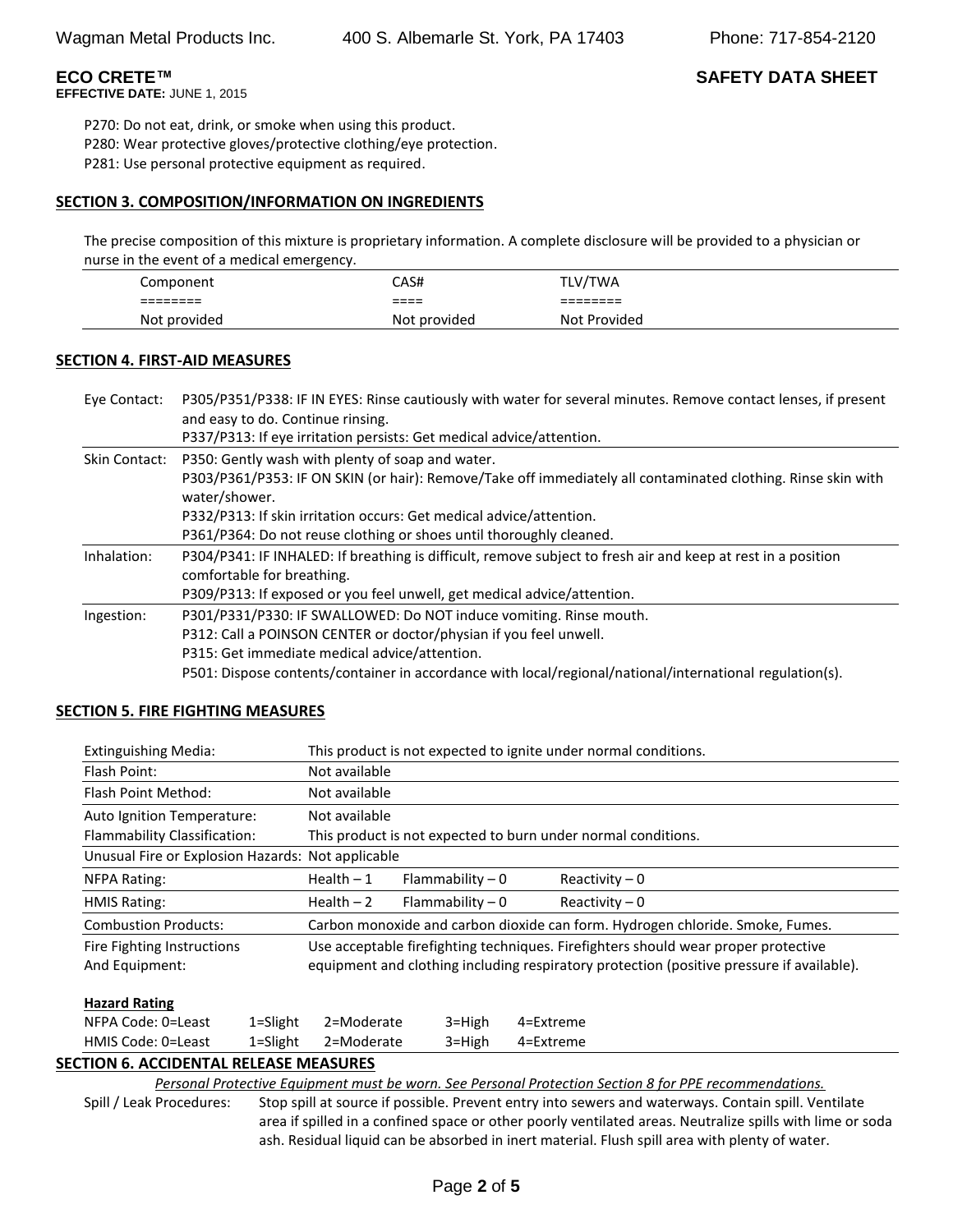**EFFECTIVE DATE:** JUNE 1, 2015

**ECO CRETE™ SAFETY DATA SHEET**

Waste Disposal: Dispose of in accordance with Local, State and Federal Environmental Regulations. Determine waste classification at time of disposal – conditions of use may render the spent product hazardous waste.

#### **SECTION 7. HANDLING AND STORAGE**

| Work/Hygienic Practices:   | Wash hands with soap and water before eating, drinking, smoking or use of toilet facilities. Do<br>not use gasoline, solvents, kerosene or other harsh or abrasive skin cleaners for washing exposed<br>skin areas. Take a shower after use if general contact occurs. Wash thoroughly after handling.<br>Launder articles before reuse and discard saturated articles that cannot be cleaned thoroughly.                                                 |
|----------------------------|-----------------------------------------------------------------------------------------------------------------------------------------------------------------------------------------------------------------------------------------------------------------------------------------------------------------------------------------------------------------------------------------------------------------------------------------------------------|
|                            | General Handling Procedures: Wear water/oil resistant gloves and protective clothing. (Nitrile or Neoprene). Wear chemical<br>goggles with side shields. Keep containers closed when not in use. Keep away from flames,<br>sparks or hot surfaces. Never use a torch to cut or weld on or near containers. Empty containers<br>contain product residue which may exhibit hazards of the product. Maximum handling<br>temperature has not been determined. |
| <b>Storage Procedures:</b> | Keep containers sealed and store upright when not in use. Rotate stock. Store in clean, dry<br>containers at ambient temperatures and it should remain stable unless it is contaminated. Do<br>NOT store at temperatures great than 120°F (49°C). Maximum storage temperature has not been<br>determined. Protect from freezing.                                                                                                                          |

#### **SECTION 8. EXPOSURE CONTROLS / PERSONAL PROTECTION**

| <b>Ventilation Procedures:</b> | Use with adequate ventilation to control vapor concentrations.                                                                                                                                                                                                                                                                                                                                 |
|--------------------------------|------------------------------------------------------------------------------------------------------------------------------------------------------------------------------------------------------------------------------------------------------------------------------------------------------------------------------------------------------------------------------------------------|
| Skin Protection:               | As needed to prevent repeated skin contact. Impervious or neoprene gloves should be used<br>when contact can occur. Wash hands thoroughly after handling. A rubber apron or suit is<br>recommended. Use chemically protective boots when necessary to avoid contaminating shoes.<br>Do NOT wear rings, watches or similar apparel that could entrap the material and cause skin<br>irritation. |
| Eye Protection:                | Wear safety glasses with side shields or full face shield as needed.                                                                                                                                                                                                                                                                                                                           |
| <b>Respiratory Protection:</b> | Use NIOSH/MSHA approved respirator with a dust mist cartridge.                                                                                                                                                                                                                                                                                                                                 |

#### **SECTION 9. PHYSICAL AND CHEMICAL PROPERTIES**

| Appearance                                       | Clear liquid with an amber cast at room temperature |
|--------------------------------------------------|-----------------------------------------------------|
| Upper/lower flammability<br>or explosive limits: | None Known                                          |
| Odor:                                            | Mild, fruity                                        |
| Vapor pressure:                                  | Vapor is water                                      |
| Odor threshold:                                  | Not Determined                                      |
| Vapor density (Air=1):                           | Vapor is water                                      |
| pH:                                              | 3.2                                                 |
| Relative density:                                | Not Determined                                      |
| Melting point/freezing point:                    | >208°F, 98°C / 32°F, 0°C                            |
| Solubility in water:                             | Soluble                                             |
| Initial boiling point and boiling range:         | Not Determined                                      |
| Flash point:                                     | Not Applicable                                      |
| Specific Gravity (H <sub>2</sub> O=1):           | 1.29                                                |
| Evaporation rate:                                | Not Applicable                                      |
| Flammability (solid, gas):                       | None                                                |
| Auto-ignition temperature:                       | Not Applicable                                      |
| Decomposition temperature:                       | Not Applicable                                      |
| Viscosity:                                       | Water like                                          |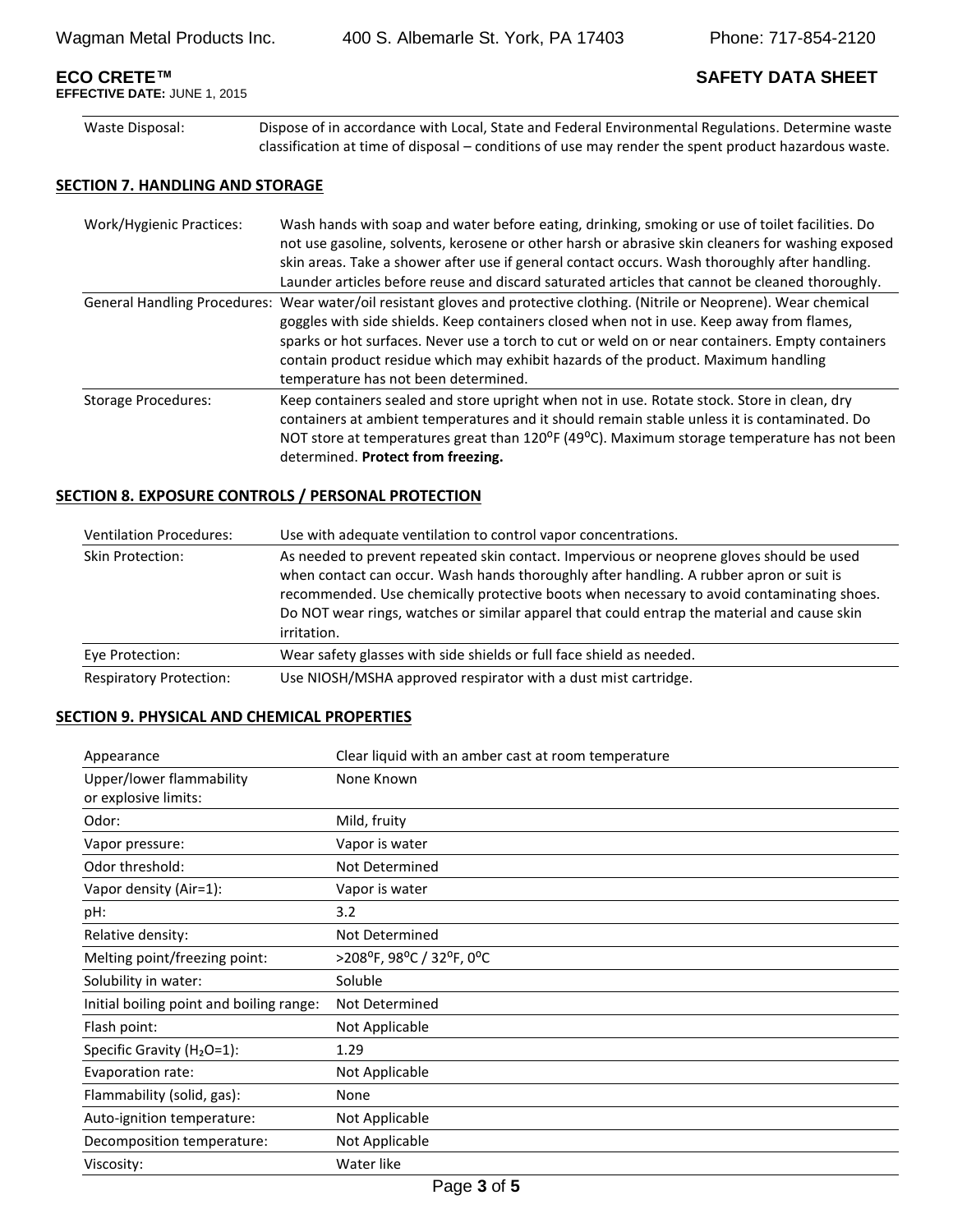# **ECO CRETE™ SAFETY DATA SHEET**

**EFFECTIVE DATE:** JUNE 1, 2015

% Volatile: Not Applicable

### **SECTION 10. STABILITY AND REACTIVITY**

| Stability:    | Product as supplied is stable.                                                          |
|---------------|-----------------------------------------------------------------------------------------|
| Hazardous     | Strong oxidizing agents and acids. Do not use with nitrites. Reacts with active metals. |
| Decomposition |                                                                                         |
| Products:     |                                                                                         |

#### **SECTION 11. TOXICOLOGICAL INFORMATION**

| Eye Effects:             | Will cause irritation on contact, may be severe if not immediately removed.                                                                                                                                                             |  |
|--------------------------|-----------------------------------------------------------------------------------------------------------------------------------------------------------------------------------------------------------------------------------------|--|
| Skin Effects:            | May cause mild irritation on contact. Prolonged or repeated contact, as from wet clothing, may cause<br>drying, defatting of skin and dermatitis. An ingredient in this product may be absorbed through the skin.                       |  |
| Respiration Irritation:  | If material is misted or if vapors are generated from heating, exposure may cause irritation of mucous<br>membranes and the upper respiratory tract and is pronounced from heat. Based on data from<br>components or similar materials. |  |
| <b>Chronic Toxicity:</b> | No data available to indicate product or components present at greater than 1% are chronic health<br>hazards.                                                                                                                           |  |
| Oral Toxicity:           | Will cause nausea, vomiting and diarrhea if ingested. Acute oral toxicity (LD-50 oral) 1,950 mg/kg.                                                                                                                                     |  |
| Reproductive Toxicity:   | No data available to indicate either product or components present at greater than 0.1% may cause<br>reproductive toxicity.                                                                                                             |  |
| Carcinogenicity:         | This material is not considered to be carcinogenic under IARC.                                                                                                                                                                          |  |
| Mutagenicity:            | No data available to indicate either product or components present at greater than 0.1% are mutagenic<br>or genotoxic.                                                                                                                  |  |
| Teratogenicity:          | No data available to indicate either product or components present at great than 0.1% may cause birth<br>defects.                                                                                                                       |  |

#### **SECTION 12. ECOLOGICAL INFORMATION**

Freshwater Fish Toxicity: Slight 24-48 HR LC50, Bluegill Sunfish: 93 MG/L – 96 HR LC50, Fathead Minnows: 164 Mg/L

| Saltwater Fish Toxicity:           | Not Applicable                       |
|------------------------------------|--------------------------------------|
| <b>Miscellaneous Toxicity:</b>     | Not Applicable                       |
| Algal Inhibition:                  | Not Applicable                       |
| <b>Bacteria Toxicity:</b>          | Not Applicable                       |
| Biodegradation:                    | Yes, (B.O.D.) Test - F Factor (0.28) |
| Soil Mobility:                     | Not Applicable                       |
| Bioaccumulation:                   | Not Applicable                       |
| Freshwater Invertebrates Toxicity: | Not Applicable                       |
| Eco toxicity:                      | Not Applicable                       |

#### **SECTION 13. DISPOSAL CONSIDERATIONS**

| Product:          | Comply with Federal, State and Local regulations regarding chemical wastes. Do not flush to drain or<br>storm sewer. Contact authorized disposal service. If approved, neutralize with lime or soda ash and<br>flushed with wastewater treatment system. This material may be a RCRA Hazardous waste due to its<br>corrosive characteristics. |
|-------------------|-----------------------------------------------------------------------------------------------------------------------------------------------------------------------------------------------------------------------------------------------------------------------------------------------------------------------------------------------|
| Packaging, Empty: | Unclean containers should be disposed of in compliance with all relevant Federal, State and Local<br>laws and regulations regarding treatment, storage and disposal for hazardous and non-hazardous<br>wastes. Receiver of container should be informed about the potential hazards as described in this<br>Safety Data Sheet.                |